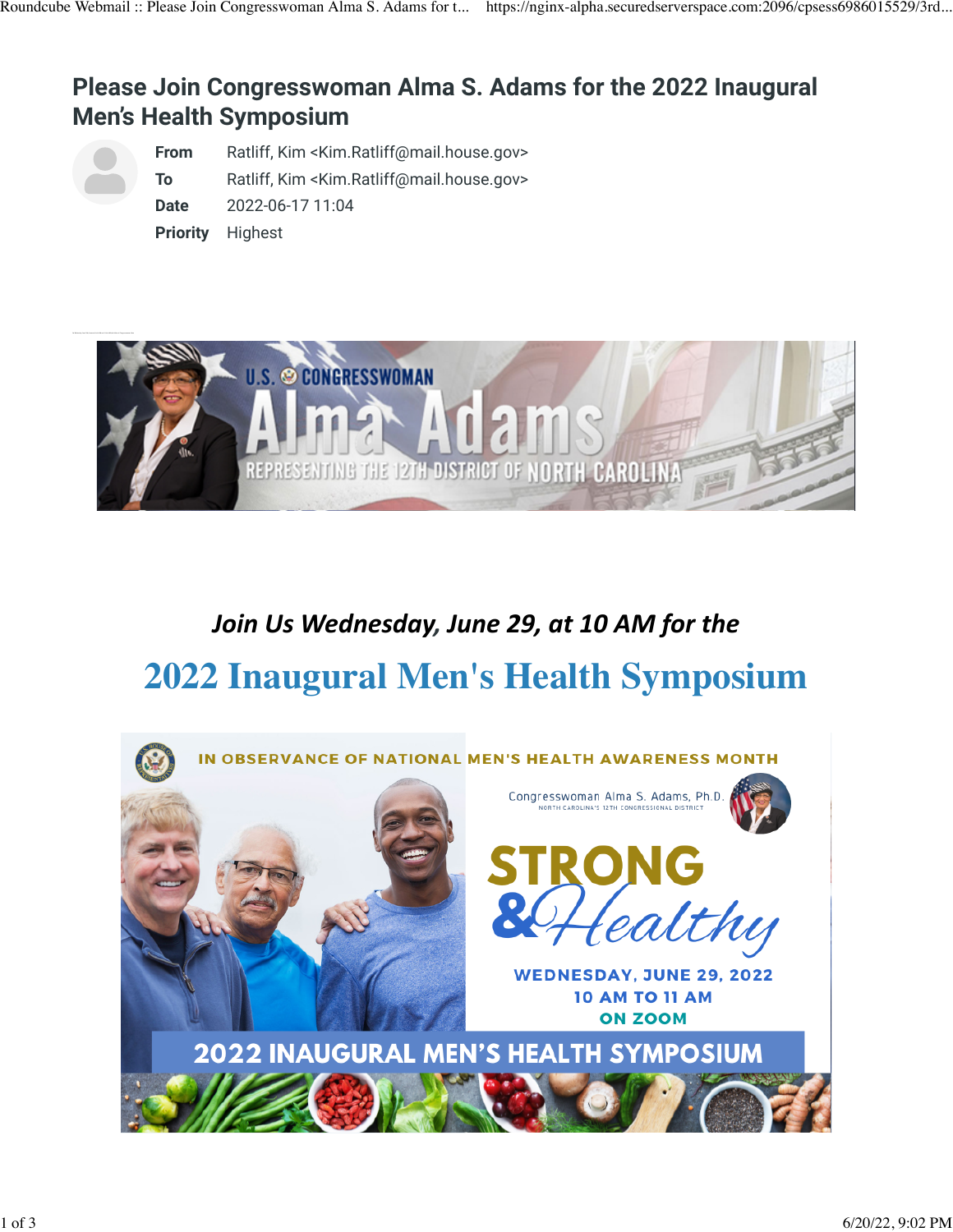Dear Stakeholder,

On Wednesday, June 29, from 10 AM to 11 AM, our office is hosting our 2022 Inaugural Men's Health Symposium. Unfortunately, men do not seek healthcare at the same rate as women and children. This symposium will raise awareness about healthcare for men and address diseases that disproportionately impact men, such as cancer, heart disease, diabetes, and depression. Addressing these issues for men in our district is a priority for me.

## **[You can register for our Men's Health Symposium event](https://urldefense.com/v3/__https:/us06web.zoom.us/webinar/register/WN_DNnnCuJgRXaKoKB3AJha1A__;!!Ckt11KVezJIME51BYf4a6hrLATHilnk!Vf79O-ythGrEYgRwuIQwpngxgu1G_URp1ZcrHNvar0M32LPRo33GidVtwMXk11WropkQQfye$) [by clicking here.](https://urldefense.com/v3/__https:/us06web.zoom.us/webinar/register/WN_DNnnCuJgRXaKoKB3AJha1A__;!!Ckt11KVezJIME51BYf4a6hrLATHilnk!Vf79O-ythGrEYgRwuIQwpngxgu1G_URp1ZcrHNvar0M32LPRo33GidVtwMXk11WropkQQfye$)**

Our discussion will focus on encouraging men to practice a healthier lifestyle in observance of National Men's Health Month. Healthcare is a priority and one of my "4H" legislative priorities.

## **[You can register for this virtual event by clicking here.](https://urldefense.com/v3/__https:/us06web.zoom.us/webinar/register/WN_DNnnCuJgRXaKoKB3AJha1A__;!!Ckt11KVezJIME51BYf4a6hrLATHilnk!Vf79O-ythGrEYgRwuIQwpngxgu1G_URp1ZcrHNvar0M32LPRo33GidVtwMXk11WropkQQfye$)**

June is National Men's Health Month, so it's the perfect time to talk about these pressing health issues. I hope you can join us at 10 AM on Wednesday, June 29 for this important conversation.

Sincerely,

Alma

Congresswoman Alma S. Adams, Ph.D.



**Washington, D.C. Office** 2436 Rayburn House Office Building Washington, DC 20515 P: 202.225.1510 F: 202.225.1512

**Charlotte District Office** 801 East Morehead Street Suite 150 Charlotte, NC 28202